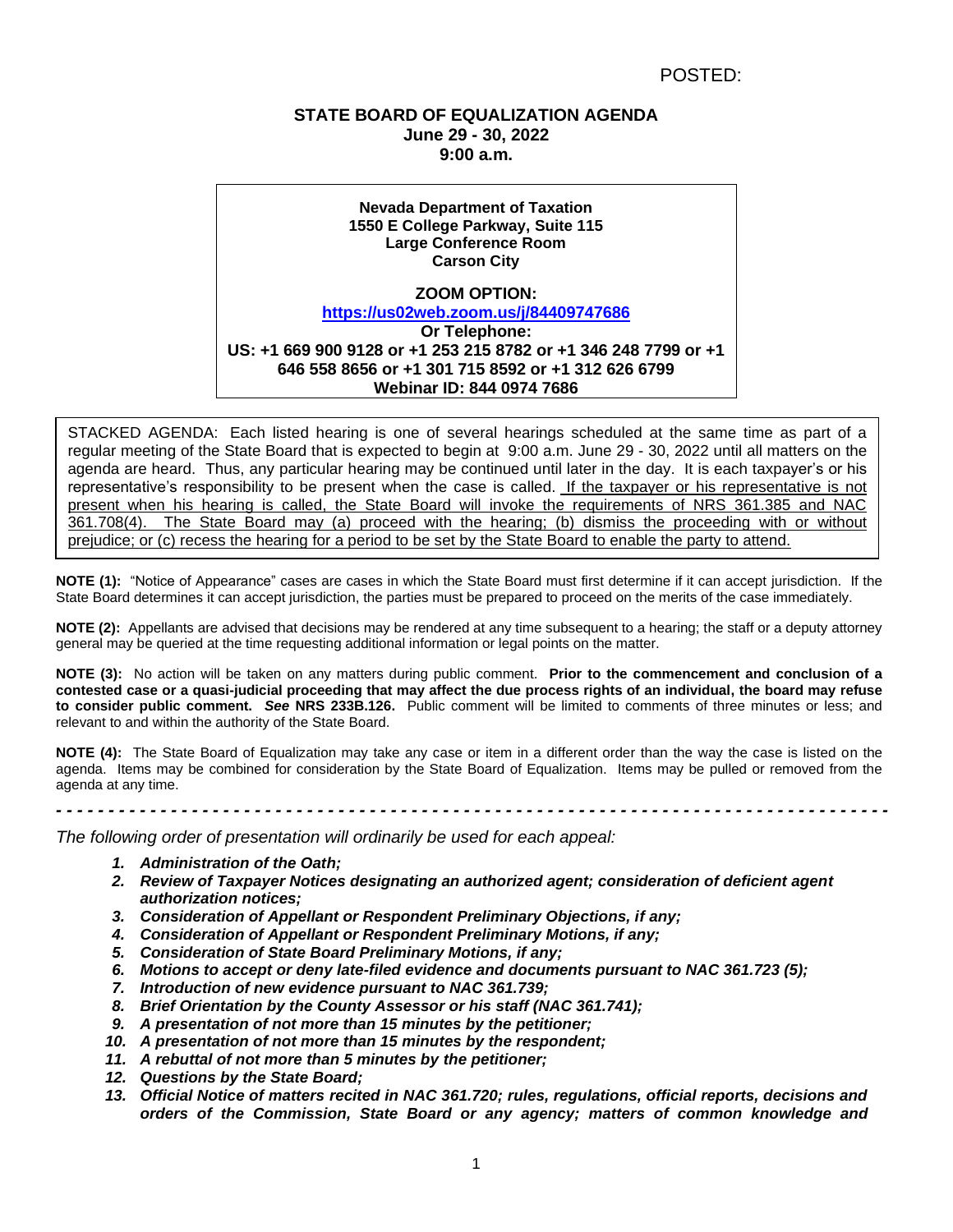*technical or scientific facts of established character; pertinent official documents; matters judicially noticed by the Courts; and*

- *14. Closure of hearing; discussion, consideration, and vote by the State Board. The parties may not participate in the discussion of the State Board.*
- *A. Opening Remarks by the Chairman; introduction of State Board members*
- *B. Public Comment (see Note 3)*

### *Action may be taken on the following agenda items:*

#### *A. For Possible Action: DIRECT APPEALS OF THE PROPERTY OF A MINE, TAX YEAR 2020-21 Unsecured Roll, or 2020-21 Net Proceeds Roll*

|    | CASE # | <b>PETITIONER</b>             | <b>PROPERTY TYPE</b> | <b>RESPONDENT</b>      |
|----|--------|-------------------------------|----------------------|------------------------|
| 22 | 144    | Department of Taxation        | Net Proceeds         | Cortez Royalty         |
| 22 | -145   | <b>William Lanev Thornton</b> | Net Proceeds         | Department of Taxation |

## *C. For Possible Action: APPEALS FROM ACTION OF A COUNTY BOARD OF EQUALIZATION – PROPERTY TAX EXEMPTION PURSUANT TO NRS 361.140(1)(A) EXEMPTIONS OF CERTAIN CHARITABLE ORGANIZATIONS, TAX YEAR 2020-21 Secured Roll*

| CASE# |     | <b>PETITIONER</b>        | <b>PROPERTY TYPE</b> | <b>RESPONDENT</b>    |
|-------|-----|--------------------------|----------------------|----------------------|
|       | 107 | Honker Ranch Conservancy | Vacant Land          | Lyon County Assessor |

*D. For Possible Action: APPEALS FROM ACTION OF A COUNTY BOARD OF EQUALIZATION PURSUANT TO NRS 361.400, TAX YEAR 2022-23 Secured Roll; 2021-22 Unsecured Roll; 2021-22 Supplemental Roll*

| CASE #<br><b>PETITIONER</b> |     | <b>PROPERTY TYPE</b>                                                    | <b>RESPONDENT</b> |                                                     |
|-----------------------------|-----|-------------------------------------------------------------------------|-------------------|-----------------------------------------------------|
| 22                          | 130 | <b>Humboldt County Assessor</b>                                         | Industrial        | <b>Battle Mountain Solar</b>                        |
| 22                          | 126 | Miakopela Living Trust Chachas, Bessie M Trustee                        | Residential       | Project LLC<br><b>White Pine County</b><br>Assessor |
| 22                          | 127 | Chachas, Bessie Chachas, George                                         | Residential       | <b>White Pine County</b><br>Assessor                |
| 22                          | 129 | Chachas, George C Trust Chachas, George C<br>Trustee                    | Commercial        | White Pine County<br>Assessor                       |
| 22                          | 125 | Chachas, George C Trust, Chachas, George C &<br><b>James C Trustees</b> | Vacant Land       | White Pine County<br>Assessor                       |
| 22                          | 123 | <b>Greeley Development Corporation</b>                                  | Commercial        | <b>Storey County Assessor</b>                       |
| 22                          | 113 | Lithia Real Estate Inc                                                  | Commercial        | <b>Washoe County Assessor</b>                       |
| 22                          | 114 | Paradise Retail I LLC                                                   | Commercial        | <b>Washoe County Assessor</b>                       |
| 22                          | 117 | <b>RC Willey Home Furnishings</b>                                       | Commercial        | <b>Washoe County Assessor</b>                       |
| 22                          | 118 | Findlay - Shack Properties LLC                                          | Commercial        | <b>Washoe County Assessor</b>                       |
| 22                          | 120 | Lithia Motors/Lithia Real Estate Inc.                                   | Commercial        | <b>Washoe County Assessor</b>                       |
| 22                          | 109 | Waligoria 1998 Trust                                                    | Vacant Land       | <b>Washoe County Assessor</b>                       |
| 22                          | 119 | Oakmont Corporation                                                     | Personal/Aircraft | <b>Washoe County Assessor</b>                       |
| 22                          | 124 | Melissa Trust                                                           | Multi-Family      | <b>Washoe County Assessor</b>                       |